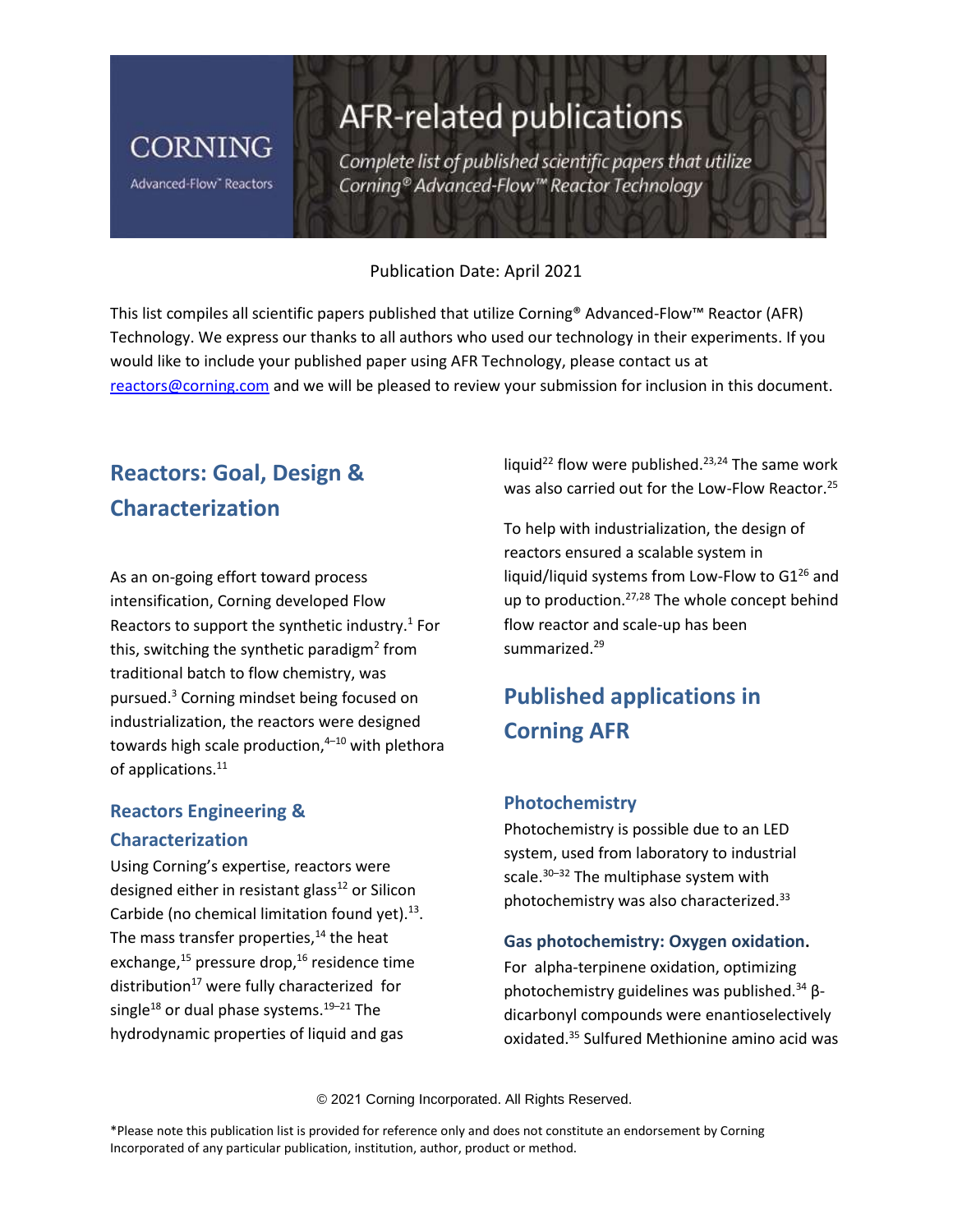oxidisized<sup>36</sup> and the protocol was extended so that mustard gas can be neutralized by air. $37$ 

#### **Materials**

Gold nanoparticles can be synthesized, showing the multi-purpose possibility of the reactor.<sup>38</sup> On top of it, daily use of *aqua regia* showed the chemical tolerance of the reactor.

## **Halogen Photo-Chemistry**

Iodoperlfuoroalkylation of alkenes were carried out.<sup>39</sup> Benzylic bromination reaction was also successfully performed<sup>40</sup>. Another example on G1 scale using NBS was successful.<sup>41</sup>

## **Dangerous species "in situ"**

Dangerous species can be generated and used *in situ*, maximizing safety. Amongst them, Bromine can be generated and reacted *in situ* at Laboratory<sup>42</sup> and industrial scale.<sup>43,44</sup> Similarly nitrosyl chloride can perform photonitrisation.<sup>45</sup>

# **Cycloaddition**

Selective photoredox transformation can be performed.<sup>46</sup> [2+2] Cycloaddition reaction, supported *in silico*, were performed in G1 reactors .<sup>47</sup> Cerium also catalyzed Cycloalkanols Cycloaddition<sup>48</sup> or also functionalize alkanes.<sup>49</sup>

Using renewable source chemicals, γbutyrolactone were synthesized.<sup>50</sup>

# **Organometallics**

Using Nickel catalyst, arylhydrazines were synthesized.<sup>51</sup> Using inline NMR monitoring, Nickel Negishi coupling reactions was also carried out.<sup>52</sup>

# **Green Chemistry**

Direct metal free organocatalytic arylation coupling to Aryl bromide was performed.<sup>53</sup>

# **Thermal Chemistry Classical Chemistry/Batch to Flow**

Plant design and economic study of Ibuprofen and artemisinin was evaluated in flow.<sup>54</sup>The use of the appropriate analytical tools (such as Raman spectroscopy) is an asset to ensure a full optimization of process in flow.<sup>55</sup>

Collecting internal data, a Moffat-Swern oxidation was translated from Batch to Flow Chemistry.<sup>56</sup> This showcase highlights the number of possible reactions which can be used in flow. The exothermic chlorination of a compound with thionyl Chloride was performed from Laboratory to industrial scale both in simulation and experimentally.<sup>57</sup>

Benzoic acid alkylation reaction was performed in flow.<sup>58</sup> Tetrazole reaction was done.<sup>59</sup>

### **Synthesis of dangerous chemicals**

Using flow reactors, dangerous species can be synthesized, minimizing risks.

Nitric acid use. Alcohol esterification with nitrous acid, while being a very exothermic process, could be carried safely in G1 Reactors to be turned into synthetically useful alkyl nitrites.<sup>60</sup> Similar nitration reactions can be performed effectively.<sup>61</sup>

Azide compounds, while dangerous but synthetically interesting, have been successfully implemented in AFR. Monomethylhydrazine was synthesised.<sup>62</sup> Minimizing the danger with hydrazoic acid, there is a synthesis of Diphenylphosphoryl azide. <sup>63</sup> Using dangerous azides, Ritalin was synthesized.<sup>64</sup> Similarly, *in* 

© 2021 Corning Incorporated. All Rights Reserved.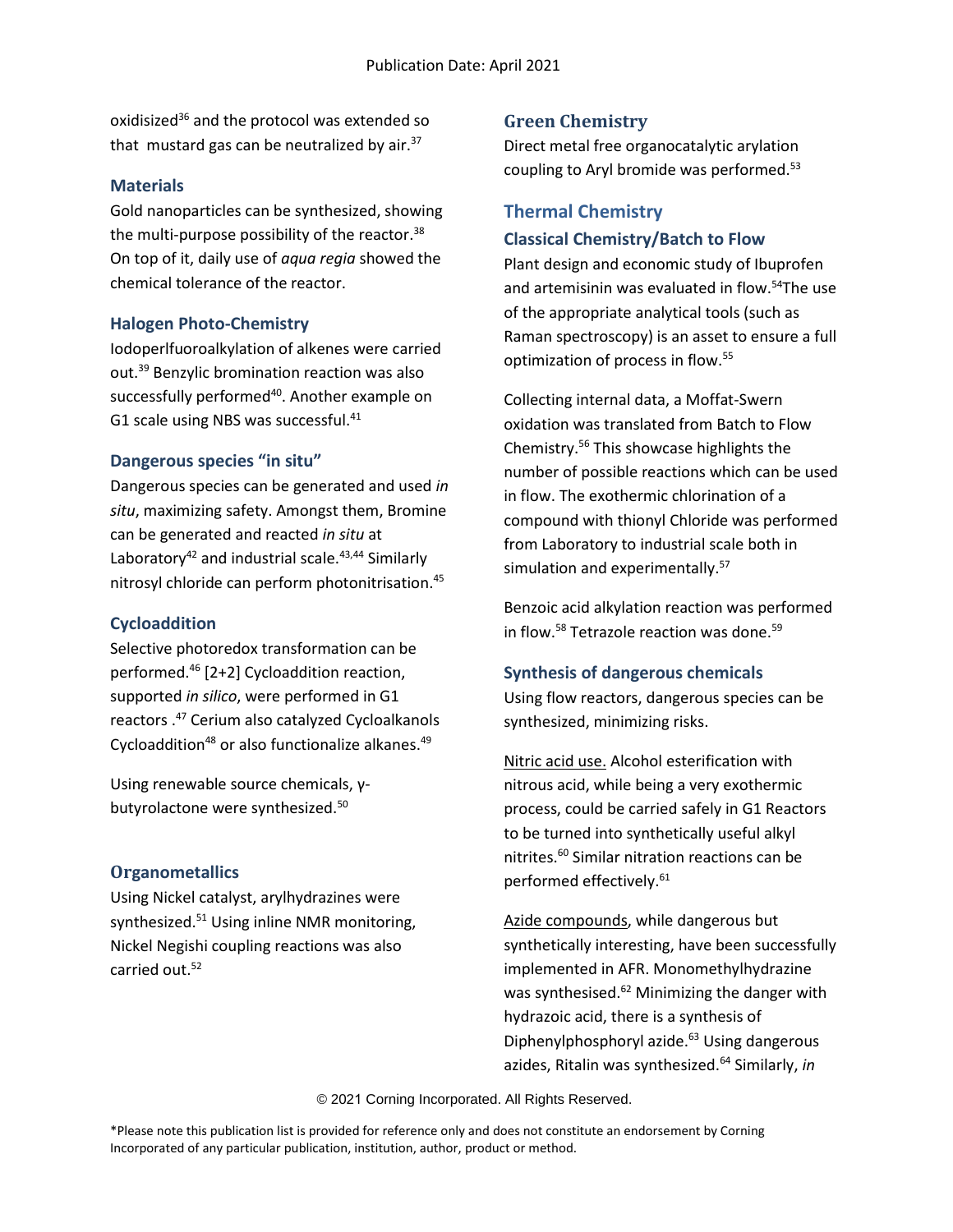*situ* generated diazomethane was used in a synthetic way.<sup>65</sup>

Use of Gas. Ozonolysis, very dangerous with deadly gas even at trace level, was performed in a Low Flow Reactor.<sup>66</sup> On the other hand, reduction via hydrogenation could be performed too.<sup>67</sup> For hydrogenation reaction, a system with Pd allow a temporary Pd deposit in  $s$ itu. $68$ 

Challenging Bunsen reaction (Gas SO2/liquid) using was industrially implemented. <sup>69,70</sup>

Synthesis of anti-bacterial agent performic peracid (peracid) was successfully carried out.<sup>71</sup>

The electrophilic α-aminohydroxylation of ketones was carried out by preparing *in situ* the 1-chloro-1-nitrosocyclopentane reagent.<sup>72</sup>

### **Green Process**

Using flow chemistry, a strong emphasis on Green Chemistry is pushed.73,74

#### Greener conditions

First, existing application are optimized in a more ecofriendly way. Tertiary Ketone were hydroxylated without need for metal.<sup>75</sup>

Cyclic organic carbonates were synthesized<sup>76</sup> and solvent-free options were also developed.<sup>77</sup> Solvent free biphasic alcohol oxidation was carried out and scaled up in a LF  $^{78}$  Using bleach, alcohol were oxidized and scale up in a biphasic mixture in a metal free process.<sup>79</sup> LAH reduction of esters into aldehyde was performed in mild conditions.<sup>80</sup>

### Sustainable Material

Synthesis from green glycerol towards oxiranes were performed. Ketamine were also synthesized in sustainable way.<sup>81</sup> Biodiesel could be synthesized from cooking oil.<sup>82</sup> Similarly, biodiesel additive STBE was synthesized from bio-sourced glycerol.<sup>83,84</sup>

### Biosynthesis

The bioprocess of lipase β-catalyzed isoamyl acetate synthesis was carried out in flow.<sup>85</sup>

### **Material Chemistry/Nanoparticles**

Iron oxide nanoparticles were synthesized.<sup>86</sup> Further characterization of the equipment and synthesis of Iron nanoparticles was successfully carried out.<sup>87</sup>

Working on asteroids, valuable metals were extracted.<sup>88</sup>

# **Bibliography**

- (1) Chevalier, B. Corning Microreaction Technology, a Process Intensification Solution Designed for Industrial Production. *Chemistry Today* **2008**, *26* (5), 6–7.
- (2) Gérardy, R.; Emmanuel, N.; Toupy, T.; Kassin, V.-E.; Tshibalonza, N. N.; Schmitz, M.; Monbaliu, J.-C. M. Continuous Flow Organic Chemistry: Successes and Pitfalls at the Interface with Current Societal Challenges. *Eur. J. Org. Chem.* **2018**, *2018* (20–21), 2301–2351. https://doi.org/10.1002/ejoc.201800149.
- (3) Calabrese, G. S.; Pissavini, S. From Batch to Continuous Flow Processing in Chemicals Manufacturing. *AIChE J.* **2011**, *57* (4), 828–834. https://doi.org/10.1002/aic.12598.
- (4) Lavric, D.; Lobet, O.; Guidat, R.; Vizza, A.; Jiang, Y. Corning<sup>®</sup> Advanced-Flow<sup>™</sup> Reactors: Innovation Drives Continuous

© 2021 Corning Incorporated. All Rights Reserved.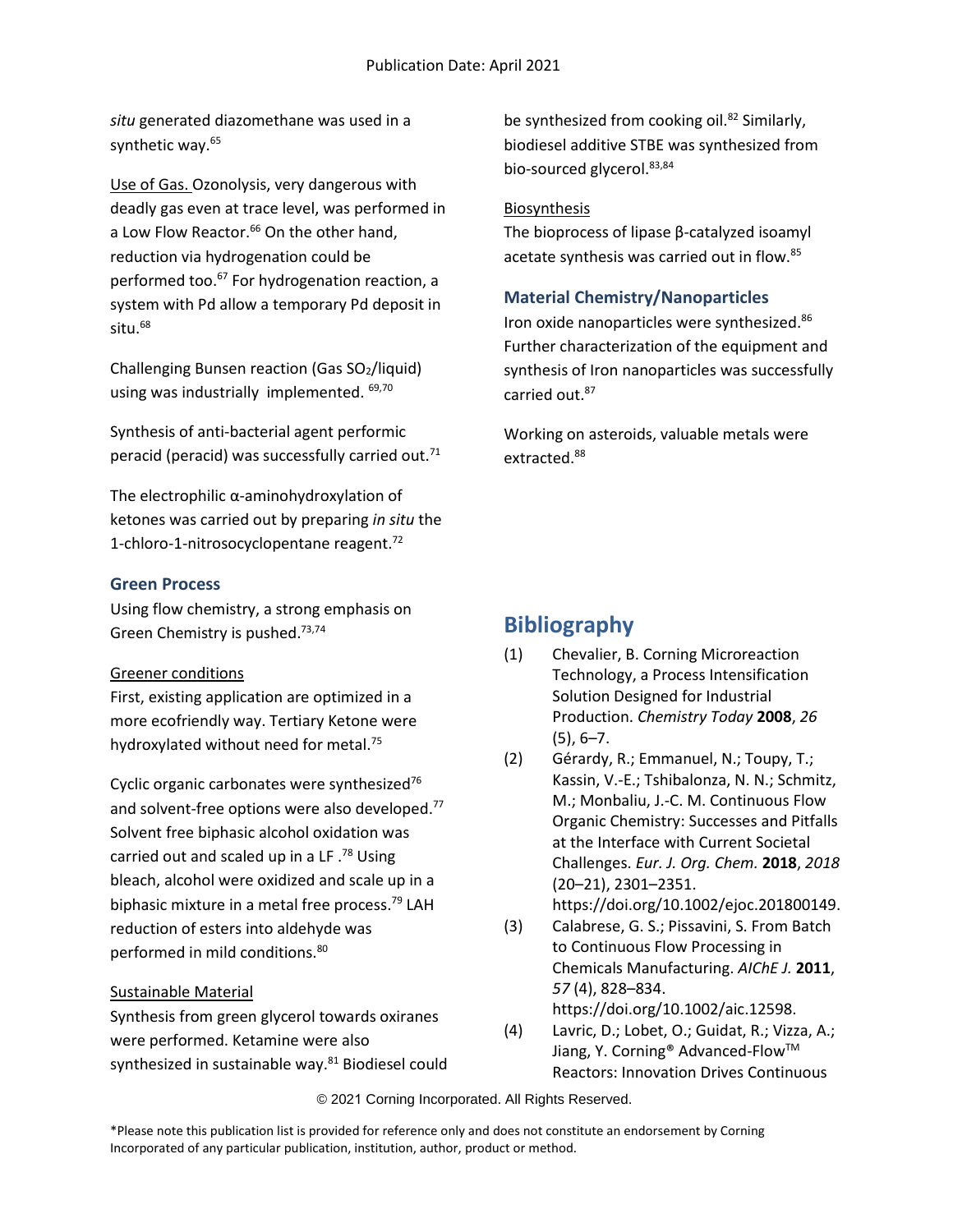Flow Manufacturing of Chemicals. *Pharma Tech Japan* **2017**, *33* (12), 68–77.

- (5) Schmidt, F.; Chevalier, B. The Future Flows Through Corning® Advanced-FlowTM Glass Reactors. Engineered to Move You to Market Faster and More Efficiently. *Chemistry Today* **2009**, *27* (2), 4–5.
- (6) Roberge, D. M.; Gottsponer, M.; Eyholzer, M.; Kockmann, N. Industrial Design, Scale-up and Use of Microreactors. *Chemistry Today* **2009**, *27* (4), July-August.
- (7) Barthe, P.; Guermeur, C.; Lobet, O.; Moreno, M.; Woehl, P.; Roberge, D. M.; Bieler, N.; Zimmermann, B. Continuous Multi-Injection Reactor for Multipurpose Production - Part I. *Chem. Eng. Technol.* **2008**, *31* (8), 1146–1154. https://doi.org/10.1002/ceat.200800132.
- (8) Roberge, D. M.; Bieler, N.; Mathier, M.; Eyholzer, M.; Zimmermann, B.; Barthe, P.; Guermeur, C.; Lobet, O.; Moreno, M.; Woehl, P. Development of an Industrial Multi-Injection Microreactor for Fast and Exothermic Reactions - Part II. *Chem. Eng. Technol.* **2008**, *31* (8), 1155–1161. https://doi.org/10.1002/ceat.200800131.
- (9) Dann, E.; Schmidt, F.; Chevalier, B. Corning® Advanced-FlowTM Glass Reactors: Now It Is Simple to Scale up Production. *Chemistry Today* **2010**, *28* (1), 24–25.
- (10) Dann, E.; Schmidt, F.; Chevalier, B. Corning® Advanced-FlowTM Glass Reactors - the Benefits Are Clear. *Chemistry Today* **2009**, *27* (4), 12–13.
- (11) Guidat, R.; Vizza, A.; Jiang, Y. Advanced-Flow Reactor Technologies Makes Continuous-Flow Industrial Production Real. *Specialty Chemical Magazine* **2015**, *35* (11), 30–32.
- (12) Chevalier, B.; Lavric, E. D.; Cerato-Noyerie, C.; Horn, C. R.; Woehl, P. Microreactors for Industrial Multi-Phase Applications. Test Reactions to Develop

Innovative Glass Microstructure Designs. *Chemistry Today* **2008**, *26* (2), 38–42.

- (13) Lobet, O.; Vizza, A. SiC Advanced-Flow Reactors for Highly Corrosive Media. *Specialty Chemical Magazine* **2016**, *36* (08), 32–35.
- (14) Lavric E. D.; Cerato-Noyerie C. Mass Transfer in Gas-Liquid Flow in Corning® Advanced-FlowTM Reactors. *Chemical Engineering Transactions* **2012**, *29*, 979– 984. https://doi.org/10.3303/CET1229164.
- (15) Lavric, D. Thermal Performance of Corning Glass Microstructures, Heat Transfer and Fluidic Flow in Microscale III. *Conference, Hilton Whistler, BC, Canada, ECI international* **2008**.
- (16) Moreau, M.; Di Miceli Raimondi, N.; Le Sauze, N.; Cabassud, M.; Gourdon, C. Pressure Drop and Axial Dispersion in Industrial Millistructured Heat Exchange Reactors. *Chemical Engineering and Processing: Process Intensification* **2015**, *95*, 54–62. https://doi.org/10.1016/j.cep.2015.05.00 9.
- (17) Mikhail Chivilikhin; Lev Kuandykov; Carine Cerato-Noyerie; Pierre Woehl; Elena Daniela Lavric. Residence Time Distribution in Corning® Advanced-FlowTM Reactor. Experiment and Modelling. *Chemical Engineering Transactions* **2011**, *25*, 791–796. https://doi.org/10.3303/CET1125132.
- (18) Nieves-Remacha, M. J.; Kulkarni, A. A.; Jensen, K. F. OpenFOAM Computational Fluid Dynamic Simulations of Single-Phase Flows in an Advanced-Flow Reactor. *Ind. Eng. Chem. Res.* **2015**, *54* (30), 7543–7553. https://doi.org/10.1021/acs.iecr.5b0023 2.
- (19) Nieves-Remacha, M. J.; Yang, L.; Jensen, K. F. OpenFOAM Computational Fluid Dynamic Simulations of Two-Phase Flow and Mass Transfer in an Advanced-Flow

<sup>\*</sup>Please note this publication list is provided for reference only and does not constitute an endorsement by Corning Incorporated of any particular publication, institution, author, product or method.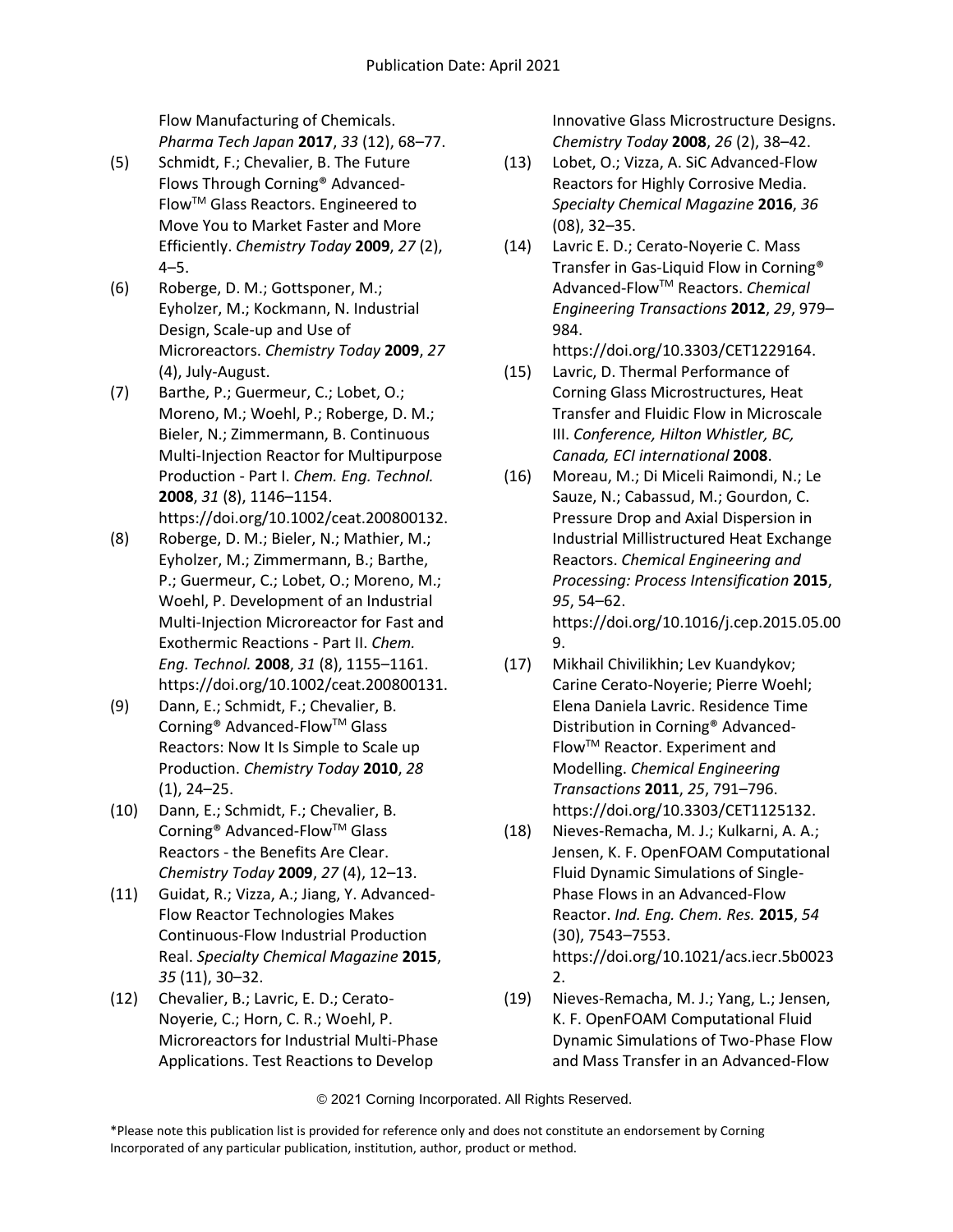Reactor. *Ind. Eng. Chem. Res.* **2015**, *54* (26), 6649–6659. https://doi.org/10.1021/acs.iecr.5b0048 0.

- (20) Nieves-Remacha, M. J.; Kulkarni, A. A.; Jensen, K. F. Hydrodynamics of Liquid– Liquid Dispersion in an Advanced-Flow Reactor. *Ind. Eng. Chem. Res.* **2012**, *51* (50), 16251–16262. https://doi.org/10.1021/ie301821k.
- (21) Chivilikhin M. S.; Soboleva V.; Kuandykov L.; Woehl P.; Lavric E. D. CFD Analysis of Hydrodynamic and Thermal Behaviour of Advanced-FlowTM Reactors. *Chemical Engineering Transactions* **2010**, *21*, 1099–1104.

https://doi.org/10.3303/CET1021184.

(22) Nieves-Remacha, M. J.; Kulkarni, A. A.; Jensen, K. F. Gas–Liquid Flow and Mass Transfer in an Advanced-Flow Reactor. *Ind. Eng. Chem. Res.* **2013**, *52* (26), 8996– 9010.

https://doi.org/10.1021/ie4011707.

(23) Wu, K.-J.; Nappo, V.; Kuhn, S. Hydrodynamic Study of Single- and Two-Phase Flow in an Advanced-Flow Reactor. *Ind. Eng. Chem. Res.* **2015**, *54* (30), 7554– 7564.

https://doi.org/10.1021/acs.iecr.5b0144 4.

- (24) Nieves-Remacha, M. J.; Jensen, K. F. Mass Transfer Characteristics of Ozonolysis in Microreactors and Advanced-Flow Reactors. *Journal of Flow Chemistry* **2015**, *5* (3), 160–165. https://doi.org/10.1556/1846.2015.0001 0.
- (25) Zhang, F.; Carine Cerato Noyerie; Pierre Woehl; Elena Daniela Lavric. Intensified Liquid/Liquid Mass Transfer in Corning® Advanced-FlowTM Reactors. *Chemical Engineering Transactions* **2011**, *24*, 1369–1374. https://doi.org/10.3303/CET1124229.
- (26) Woitalka, A.; Kuhn, S.; Jensen, K. F. Scalability of Mass Transfer in Liquid–

Liquid Flow. *Chemical Engineering Science* **2014**, *116*, 1–8. https://doi.org/10.1016/j.ces.2014.04.03 6.

- (27) J. Jorda; Vizza, A. From Laboratory to Production: A Seamless Scale-Up. *Speciality Chemicals Magazine* **2012**, No. Nov., 19–21.
- (28) Lavric, E. D.; Woehl, P. Advanced-FlowTM Glass Reactors for Seamless Scale-Up. *Chemistry Today* **2009**, *27* (3), 45–48.
- (29) Dong, Z.; Wen, Z.; Zhao, F.; Kuhn, S.; Noël, T. Scale-up of Micro- and Milli-Reactors: An Overview of Strategies, Design Principles and Applications. *Chemical Engineering Science: X* **2021**, 100097. https://doi.org/10.1016/j.cesx.2021.1000 97.
- (30) Gauron, G.; Ao, J.; Gremetz, S.; Horn, C. R. Powerful Scalable Photochemistry: The Efficient Use of Light. *Chemistry Today* **2018**, *36* (4), 12–15.
- (31) Elgue, S.; Aillet, T.; Loubiere, K.; Conté, A.; Dechy-Cabaret, O.; Prat, L.; Horn, C. R.; Lobet, O.; Vallon, S. Flow Photochemistry: A Meso-Scale Reactor for Industrial Applications. *Chemistry Today* **2015**, *33* (5), 58–61.
- (32) Stankiewicz, A. I.; Nigar, H. Beyond Electrolysis: Old Challenges and New Concepts of Electricity-Driven Chemical Reactors. *React. Chem. Eng.* **2020**, *5* (6), 1005–1016. https://doi.org/10.1039/D0RE00116C.
- (33) Roibu, A.; Horn, C. R.; Van Gerven, T.; Kuhn, S. Photon Transport and Hydrodynamics in Gas‐Liquid Flow Part 2: Characterization of Bubbly Flow in an Advanced‐Flow Reactor. *ChemPhotoChem* **2020**, *4* (10), 5193– 5200. https://doi.org/10.1002/cptc.202000066.
- (34) Horn, C. R.; Gremetz, S. A Method to Determine the Correct Photocatalyst Concentration for Photooxidation

© 2021 Corning Incorporated. All Rights Reserved.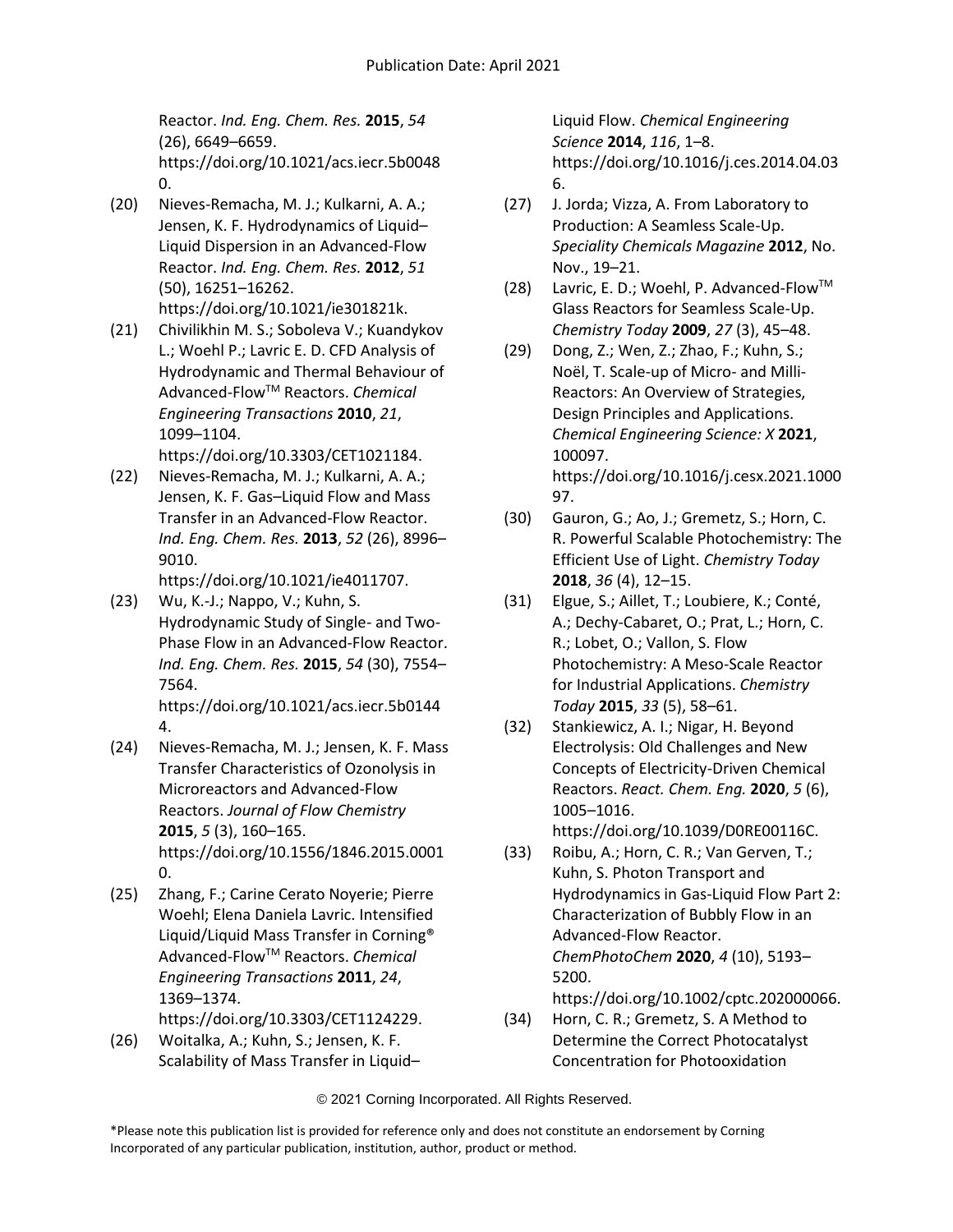Reactions Conducted in Continuous Flow Reactors. *Beilstein J. Org. Chem.* **2020**, *16*, 871–879.

https://doi.org/10.3762/bjoc.16.78.

- (35) Tang, X.-F.; Zhao, J.-N.; Wu, Y.-F.; Zheng, Z.-H.; Feng, S.-H.; Yu, Z.-Y.; Liu, G.-Z.; Meng, Q.-W. Enantioselective Photooxygenation of β-Dicarbonyl Compounds in Batch and Flow Photomicroreactors. *Org. Biomol. Chem.* **2019**, *17* (34), 7938–7942. https://doi.org/10.1039/C9OB01379B.
- (36) Emmanuel, N.; Mendoza, C.; Winter, M.; Horn, C. R.; Vizza, A.; Dreesen, L.; Heinrichs, B.; Monbaliu, J.-C. M. Scalable Photocatalytic Oxidation of Methionine under Continuous-Flow Conditions. *Org. Process Res. Dev.* **2017**, *21* (9), 1435– 1438. https://doi.org/10.1021/acs.oprd.7b0021

2.

- (37) Emmanuel, N.; Bianchi, P.; Legros, J.; Monbaliu, J.-C. M. A Safe and Compact Flow Platform for the Neutralization of a Mustard Gas Simulant with Air and Light. *Green Chem.* **2020**, *22* (13), 4105–4115. https://doi.org/10.1039/D0GC01142H.
- (38) Bianchi, P.; Petit, G.; Monbaliu, J.-C. M. Scalable and Robust Photochemical Flow Process towards Small Spherical Gold Nanoparticles. *React. Chem. Eng.* **2020**, *5* (7), 1224–1236.

https://doi.org/10.1039/D0RE00092B.

- (39) Rosso, C.; Williams, J. D.; Filippini, G.; Prato, M.; Kappe, C. O. Visible-Light-Mediated Iodoperfluoroalkylation of Alkenes in Flow and Its Application to the Synthesis of a Key Fulvestrant Intermediate. *Org. Lett.* **2019**, *21* (13), 5341–5345. https://doi.org/10.1021/acs.orglett.9b01 992.
- (40) Chen, Y.; de Frutos, O.; Mateos, C.; Rincon, J. A.; Cantillo, D.; Kappe, C. O. Continuous Flow Photochemical Benzylic Bromination of a Key Intermediate in the

Synthesis of a 2-Oxazolidinone. *ChemPhotoChem* **2018**, *2* (10), 906–912. https://doi.org/10.1002/cptc.201800114.

- (41) Waterford, M.; Saubern, S.; Hornung, C. H. Evaluation of a Continuous-Flow Photo-Bromination Using N-Bromosuccinimide for Use in Chemical Manufacture. *Aust. J. Chem.* **2021**. https://doi.org/10.1071/CH20372.
- (42) Steiner, A.; Williams, J. D.; de Frutos, O.; Rincón, J. A.; Mateos, C.; Kappe, C. O. Continuous Photochemical Benzylic Bromination Using *in Situ* Generated Br <sup>2</sup> : Process Intensification towards Optimal PMI and Throughput. *Green Chem.* **2020**, *22* (2), 448–454. https://doi.org/10.1039/C9GC03662H.
- (43) Steiner, A.; Roth, P. M. C.; Strauss, F. J.; Gauron, G.; Tekautz, G.; Winter, M.; Williams, J. D.; Kappe, C. O. Multikilogram per Hour Continuous Photochemical Benzylic Brominations Applying a Smart Dimensioning Scale-up Strategy. *Org. Process Res. Dev.* **2020**, *24* (10), 2208–2216. https://doi.org/10.1021/acs.oprd.0c0023 9.
- (44) Williams, J. D.; Gauron, G. Harnessing the Photochemistry of Bromine for Sustainable Manufacturing. *RO* **2020**, No. 119. https://doi.org/10.32907/RO-119- 9093.
- (45) Lebl, R.; Cantillo, D.; Kappe, C. O. Continuous Generation, in-Line Quantification and Utilization of Nitrosyl Chloride in Photonitrosation Reactions. *React. Chem. Eng.* **2019**, *4* (4), 738–746. https://doi.org/10.1039/C8RE00323H.
- (46) Steiner, A.; Williams, J. D.; Rincón, J. A.; de Frutos, O.; Mateos, C.; Kappe, C. O. Implementing Hydrogen Atom Transfer (HAT) Catalysis for Rapid and Selective Reductive Photoredox Transformations in Continuous Flow: *Eur. J. Org. Chem.* **2019**, *2019* (33), 5807–5811. https://doi.org/10.1002/ejoc.201900952.

<sup>\*</sup>Please note this publication list is provided for reference only and does not constitute an endorsement by Corning Incorporated of any particular publication, institution, author, product or method.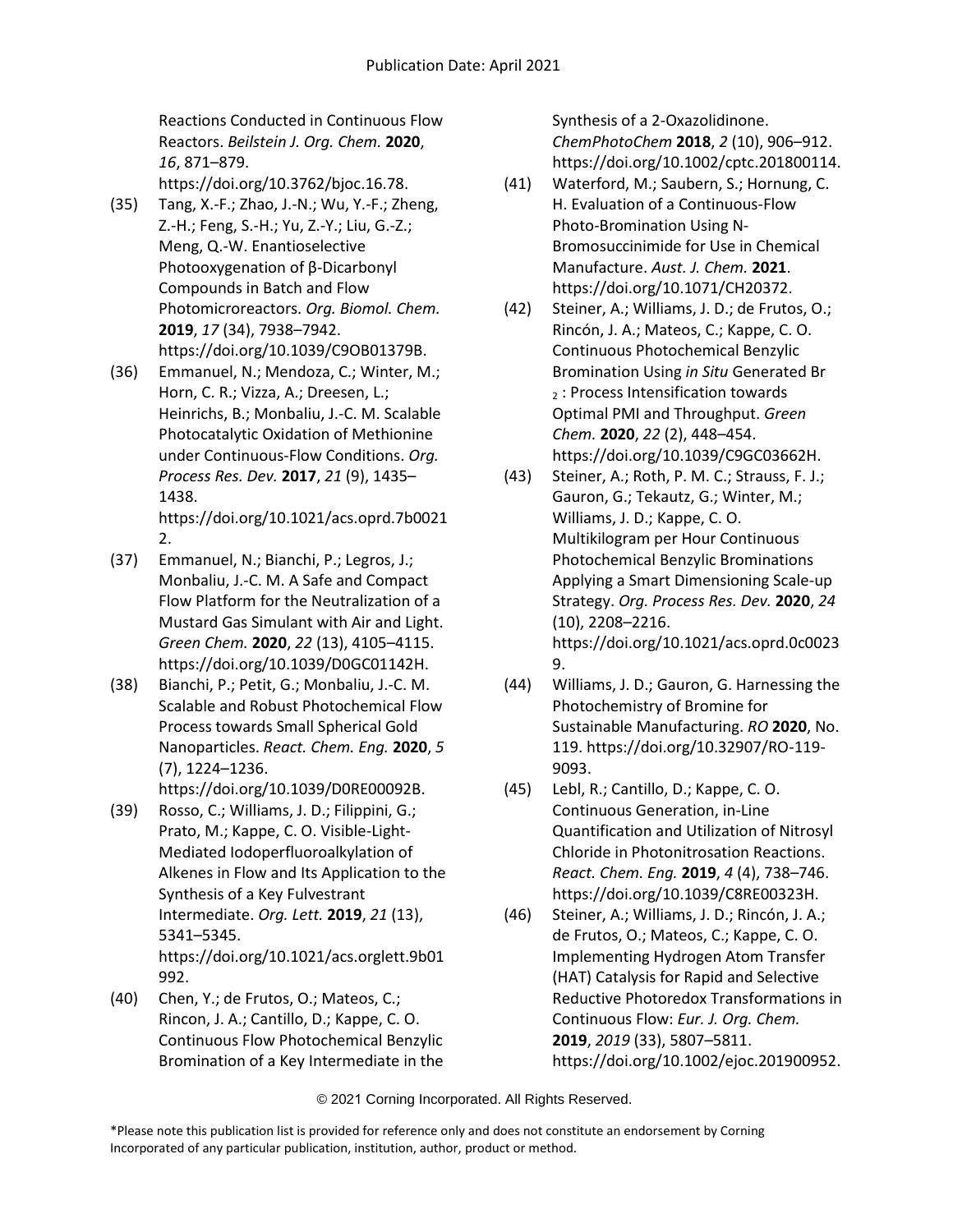(47) Williams, J. D.; Nakano, M.; Gérardy, R.; Rincón, J. A.; de Frutos, Ó.; Mateos, C.; Monbaliu, J.-C. M.; Kappe, C. O. Finding the Perfect Match: A Combined Computational and Experimental Study toward Efficient and Scalable Photosensitized [2 + 2] Cycloadditions in Flow. *Org. Process Res. Dev.* **2019**, *23* (1), 78–87.

https://doi.org/10.1021/acs.oprd.8b0037 5.

(48) Hu, A.; Chen, Y.; Guo, J.-J.; Yu, N.; An, Q.; Zuo, Z. Cerium-Catalyzed Formal Cycloaddition of Cycloalkanols with Alkenes through Dual Photoexcitation. *J. Am. Chem. Soc.* **2018**, *140* (42), 13580– 13585.

https://doi.org/10.1021/jacs.8b08781.

(49) Hu, A.; Guo, J.-J.; Pan, H.; Zuo, Z. Selective Functionalization of Methane, Ethane, and Higher Alkanes by Cerium Photocatalysis. *Science* **2018**, *361* (6403), 668–672.

https://doi.org/10.1126/science.aat9750.

- (50) Gérardy, R.; Winter, M.; Horn, C. R.; Vizza, A.; Van Hecke, K.; Monbaliu, J.-C. M. Continuous-Flow Preparation of γ-Butyrolactone Scaffolds from Renewable Fumaric and Itaconic Acids under Photosensitized Conditions. *Org. Process Res. Dev.* **2017**, *21* (12), 2012–2017. https://doi.org/10.1021/acs.oprd.7b0031 4.
- (51) Mata, A.; Tran, D. N.; Weigl, U.; Williams, J. D.; Kappe, C. O. Continuous Flow Synthesis of Arylhydrazines via Nickel/Photoredox Coupling of Tert-Butyl Carbazate with Aryl Halides. *Chem. Commun.* **2020**, 10.1039.D0CC06787C. https://doi.org/10.1039/D0CC06787C.
- (52) Abdiaj, I.; Horn, C. R.; Alcazar, J. Scalability of Visible-Light-Induced Nickel Negishi Reactions: A Combination of Flow Photochemistry, Use of Solid Reagents, and In-Line NMR Monitoring. *J. Org.*

*Chem.* **2019**, *84* (8), 4748–4753. https://doi.org/10.1021/acs.joc.8b02358.

- (53) Pallini, F.; Sangalli, E.; Sassi, M.; Roth, P. M. C.; Mattiello, S.; Beverina, L. Selective Photoredox Direct Arylations of Aryl Bromides in Water in a Microfluidic Reactor. *Org. Biomol. Chem.* **2021**, *19* (13), 3016–3023. https://doi.org/10.1039/D1OB00050K.
- (54) Jolliffe, H. G.; Gerogiorgis, D. I. Plantwide Design and Economic Evaluation of Two Continuous Pharmaceutical Manufacturing (CPM) Cases: Ibuprofen and Artemisinin. *Computers & Chemical Engineering* **2016**, *91*, 269–288. https://doi.org/10.1016/j.compchemeng. 2016.04.005.
- (55) Roberto, M. F.; Dearing, T. I.; Martin, S.; Marquardt, B. J. Integration of Continuous Flow Reactors and Online Raman Spectroscopy for Process Optimization. *J Pharm Innov* **2012**, *7* (2), 69–75. https://doi.org/10.1007/s12247- 012-9128-8.
- (56) Bleie, O.; Roberto, M. F.; Dearing, T. I.; Branham, C. W.; Kvalheim, O. M.; Marquardt, B. J. Moffat-Swern Oxidation of Alcohols: Translating a Batch Reaction to a Continuous-Flow Reaction. *Journal of Flow Chemistry* **2015**, *5* (3), 183–189. https://doi.org/10.1556/1846.2015.0002 5.
- (57) Dobrosavljevic, I.; Schaer, E.; Commenge, J. M.; Falk, L. Intensification of a Highly Exothermic Chlorination Reaction Using a Combined Experimental and Simulation Approach for Fast Operating Conditions Prediction. *Chemical Engineering and Processing: Process Intensification* **2016**, *105*, 46–63. https://doi.org/10.1016/j.cep.2016.04.00

7. (58) Penverne, C.; Hazard, B.; Rolando, C.;

Penhoat, M. Scale-up Study of Benzoic Acid Alkylation in Flow: From Microflow Capillary Reactor to a Milliflow Reactor.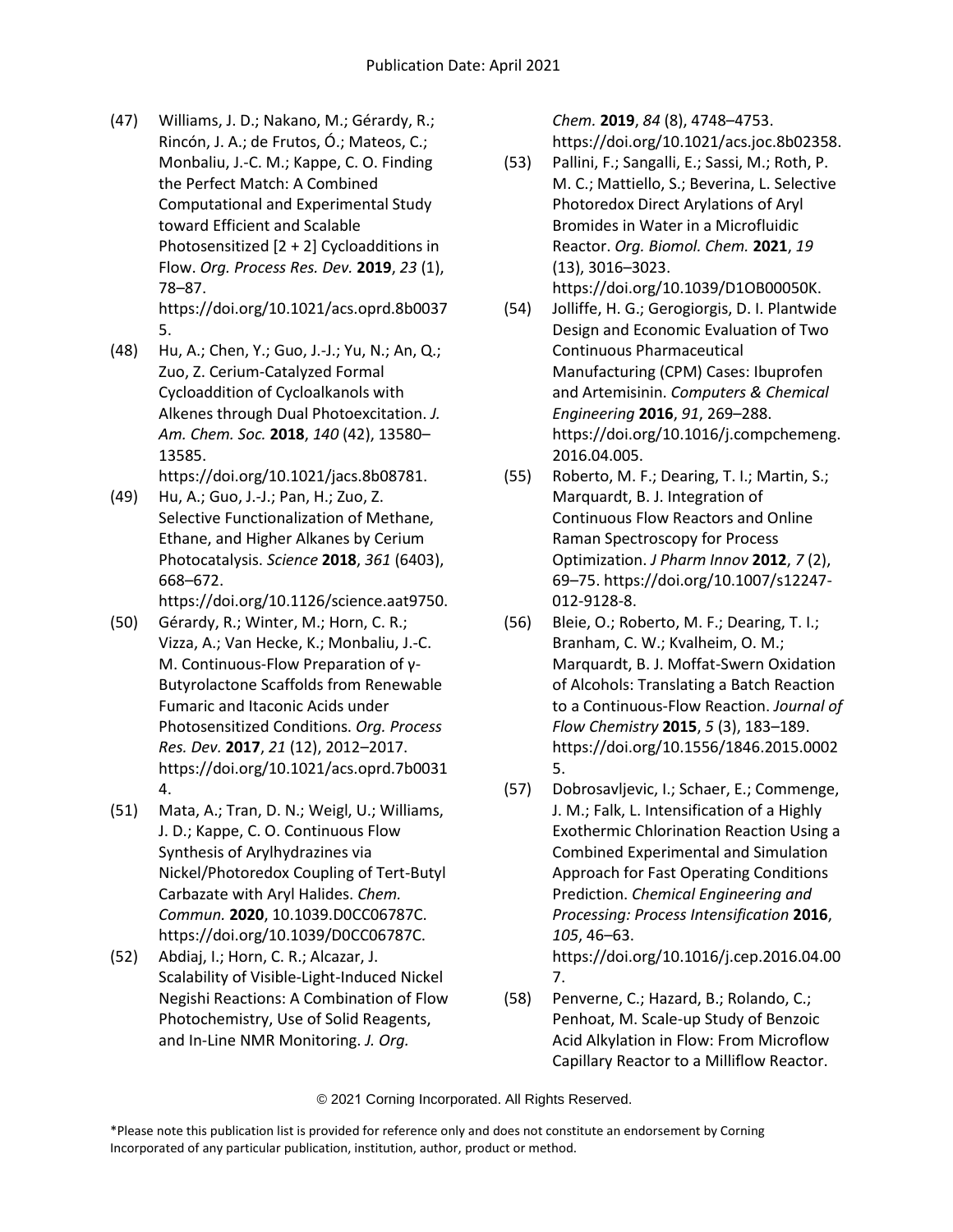*Org. Process Res. Dev.* **2017**, *21* (11), 1864–1868. https://doi.org/10.1021/acs.oprd.7b0024 6.

- (59) Maralla, Y.; Sonawane, S.; Kashinath, D.; Pimplapure, M.; Paplal, B. Process Intensification of Tetrazole Reaction through Tritylation of 5-[4′-(Methyl) Biphenyl-2-Yl] Using Microreactors. *Chemical Engineering and Processing: Process Intensification* **2017**, *112*, 9–17. https://doi.org/10.1016/j.cep.2016.12.00 3.
- (60) Monbaliu, J.-C. M.; Jorda, J.; Chevalier, B.; Stevens, C. V.; Morvan, B. Continuous-Flow Production of Alkyl Nitrites. *Chemistry Today* **2011**, *29* (3), 50–52.
- (61) Braune, S.; Pochlauer, P.; Reintjens, R.; Steinhofer, S.; Winter, M.; Lobet, O.; Guidat, R.; Woehl, P.; Guermeur, C. Selective Nitration in a Microreactor for Pharmaceutical Production under CGMP Conditions. *Chemistry Today* **2009**, *27*, 26–29.
- (62) Le, D. M.; Bougrine, A. J.; Duclos, O.; Pasquet, V.; Delalu, H. A New Strategy for the Synthesis of Monomethylhydrazine Using the Raschig Process. 2: Continuous Synthesis of Stoichiometric Monochloramine Using the Microreactor Technology. *Reac Kinet Mech Cat* **2020**, *130* (1), 17–34. https://doi.org/10.1007/s11144-020- 01761-4.
- (63) Born, S. C.; Edwards, C. E. R.; Martin, B.; Jensen, K. F. Continuous, on-Demand Generation and Separation of Diphenylphosphoryl Azide. *Tetrahedron* **2018**, *74* (25), 3137–3142. https://doi.org/10.1016/j.tet.2018.01.02 6.
- (64) Gérardy, R.; Winter, M.; Vizza, A.; Monbaliu, J.-C. M. Assessing Inter- and Intramolecular Continuous-Flow Strategies towards Methylphenidate (Ritalin) Hydrochloride. *React. Chem.*

*Eng.* **2017**, *2* (2), 149–158. https://doi.org/10.1039/C6RE00184J.

- (65) Rossi, E.; Woehl, P.; Maggini, M. Scalable in Situ Diazomethane Generation in Continuous-Flow Reactors. *Org. Process Res. Dev.* **2012**, *16* (5), 1146–1149. https://doi.org/10.1021/op200110a.
- (66) Lee, K.; Lin, H.; Jensen, K. F. Ozonolysis of Quinoline and Quinoline Derivatives in a Corning Low Flow Reactor. *React. Chem. Eng.* **2017**, *2* (5), 696–702. https://doi.org/10.1039/C7RE00084G.
- (67) Buisson, B.; Donegan, S.; Wray, D.; Parracho, A.; Gamble, J.; Caze, P.; Jorda, J.; Guermeur, C. Slurry Hydrogenation in a Continuous Flow Reactor for Pharmaceutical Application. *Chemistry Today* **2009**, *27* (6), 12–16.
- (68) Horn, C. R.; Cerato-Noyerie, C. A PdCl2 Based Hydrogenation Catalyst for Glass Microreactors. *Journal of Flow Chemistry* **2014**, *4* (3), 110–112. https://doi.org/10.1556/JFC-D-13-00036.
- (69) Moniri, A.; Wang, H.; Wu, X. (Eric). Application of Corrosion-Resistant Corning Advanced-Flow Reactors for Multiphase Bunsen Reaction Part One: Investigation on SO2 Absorption. *International Journal of Petrochemical Science & Engineering* **2019**, *4* (4), 122– 136.
- (70) Moniri, A.; Wang, H.; Wu, X. (Eric). Application of Corrosion-Resistant Corning Advanced-Flow Reactors for Multiphase Bunsen Reaction Part Two: Investigation on Multiphase Reaction. *International Journal of Petrochemical Science & Engineering* **2019**, *4* (4), 153– 160.
- (71) Gaikwad, S. M.; Jolhe, P. D.; Bhanvase, B. A.; Kulkarni, A.; Patil, V. S.; Pimplapure, M. S.; Suranani, S.; Potoroko, I.; Sonawane, S. H.; Sonawane, S. S. Process Intensification for Continuous Synthesis of Performic Acid Using Corning® Advanced-FlowTM Reactors. *Green*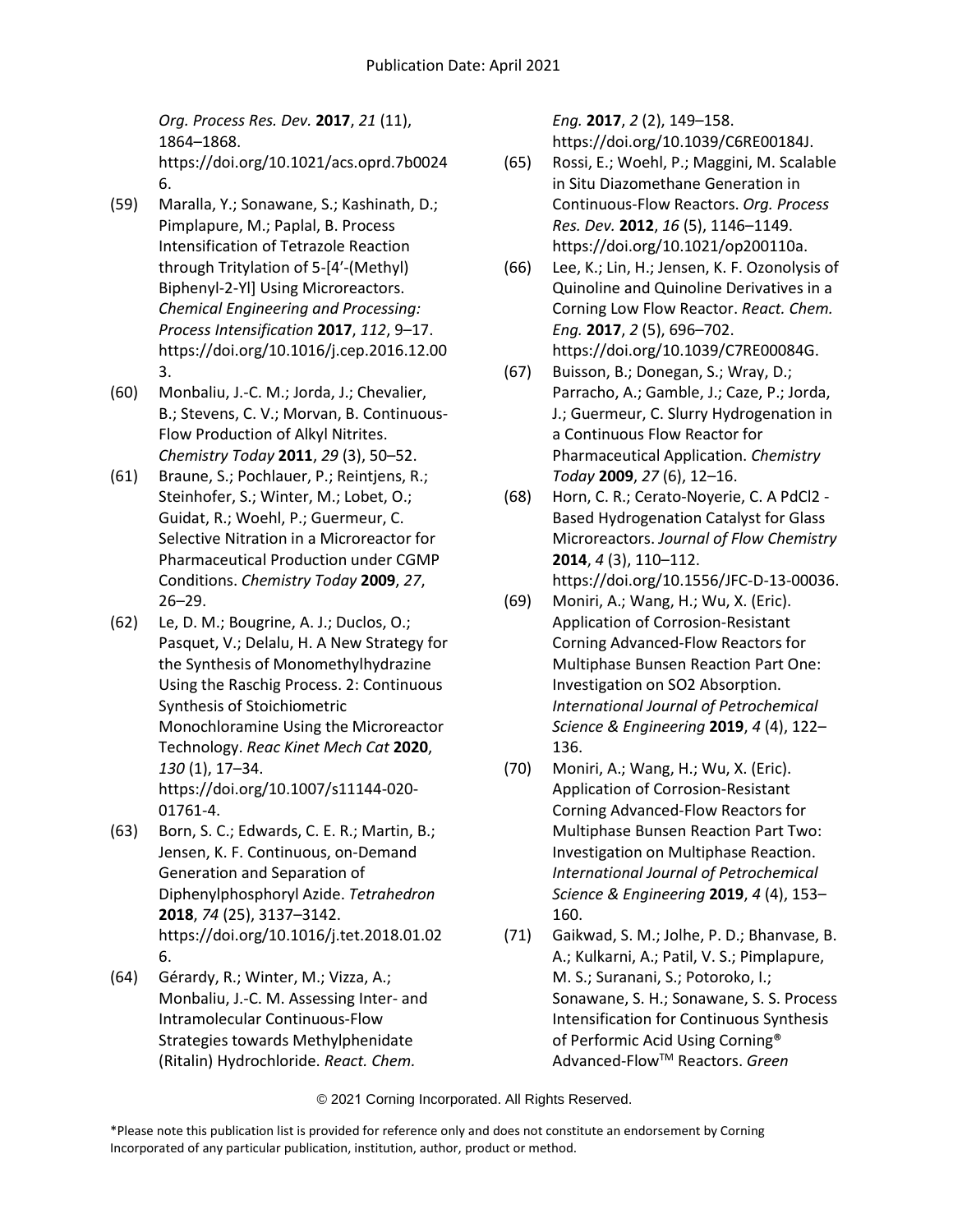*Processing and Synthesis* **2017**, *6* (2). https://doi.org/10.1515/gps-2016-0147.

- (72) Kassin, V.-E. H.; Morodo, R.; Toupy, T.; Jacquemin, I.; Van Hecke, K.; Robiette, R.; Monbaliu, J.-C. M. A Modular, Low Footprint and Scalable Flow Platform for the Expedient α-Aminohydroxylation of Enolizable Ketones. *Green Chem.* **2021**, 10.1039.D0GC04395H. https://doi.org/10.1039/D0GC04395H.
- (73) Morodo, R.; Gérardy, R.; Petit, G.; Monbaliu, J.-C. M. Continuous Flow Upgrading of Glycerol toward Oxiranes and Active Pharmaceutical Ingredients Thereof. *Green Chem.* **2019**, *21* (16), 4422–4433.

https://doi.org/10.1039/C9GC01819K.

- (74) Marus, G. A. The Application of Green Chemistry and Engineering to Novel Sustainable Solvents and Processes. PhD Thesis Georgia Institute of Technology 2012.
- (75) Kassin, V.-E. H.; Toupy, T.; Petit, G.; Bianchi, P.; Salvadeo, E.; Monbaliu, J.-C. M. Metal-Free Hydroxylation of Tertiary Ketones under Intensified and Scalable Continuous Flow Conditions. *J Flow Chem* **2020**, *10* (1), 167–179. https://doi.org/10.1007/s41981-019- 00073-6.
- (76) Gérardy, R.; Estager, J.; Luis, P.; Debecker, D. P.; Monbaliu, J.-C. M. Versatile and Scalable Synthesis of Cyclic Organic Carbonates under Organocatalytic Continuous Flow Conditions. *Catal. Sci. Technol.* **2019**, *9* (24), 6841–6851. https://doi.org/10.1039/C9CY01659G.
- (77) Wang, Z.; Gérardy, R.; Gauron, G.; Damblon, C.; Monbaliu, J.-C. M. Solvent-Free Organocatalytic Preparation of Cyclic Organic Carbonates under Scalable Continuous Flow Conditions. *React. Chem. Eng.* **2019**, *4* (1), 17–26. https://doi.org/10.1039/C8RE00209F.
- (78) Peer, M.; Weeranoppanant, N.; Adamo, A.; Zhang, Y.; Jensen, K. F. Biphasic Catalytic Hydrogen Peroxide Oxidation of Alcohols in Flow: Scale-up and Extraction. *Org. Process Res. Dev.* **2016**, *20* (9), 1677–1685. https://doi.org/10.1021/acs.oprd.6b0023 4.
- (79) Zhang, Y.; Born, S. C.; Jensen, K. F. Scale-Up Investigation of the Continuous Phase-Transfer-Catalyzed Hypochlorite Oxidation of Alcohols and Aldehydes. *Org. Process Res. Dev.* **2014**, *18* (11), 1476–1481. https://doi.org/10.1021/op500158h.
- (80) Ducry, L.; Roberge, D. M. Dibal-H Reduction of Methyl Butyrate into Butyraldehyde Using Microreactors. *Org. Process Res. Dev.* **2008**, *12* (2), 163–167. https://doi.org/10.1021/op7002002.
- (81) Kassin, V.-E. H.; Gérardy, R.; Toupy, T.; Collin, D.; Salvadeo, E.; Toussaint, F.; Van Hecke, K.; Monbaliu, J.-C. M. Expedient Preparation of Active Pharmaceutical Ingredient Ketamine under Sustainable Continuous Flow Conditions. *Green Chem.* **2019**, *21* (11), 2952–2966. https://doi.org/10.1039/C9GC00336C.
- (82) Suranani, S.; Maralla, Y.; Gaikwad, S. M.; Sonawane, S. H. Process Intensification Using Corning® Advanced-Flow™ Reactor for Continuous Flow Synthesis of Biodiesel from Fresh Oil and Used Cooking Oil. *Chemical Engineering and Processing - Process Intensification* **2018**, *126*, 62–73. https://doi.org/10.1016/j.cep.2018.02.01 3.
- (83) Monbaliu, J.-C. M.; Winter, M.; Chevalier, B.; Schmidt, F.; Jiang, Y.; Hoogendoorn, R.; Kousemaker, M. A.; Stevens, C. V. Effective Production of the Biodiesel Additive STBE by a Continuous Flow Process. *Bioresource Technology* **2011**, *102* (19), 9304–9307.